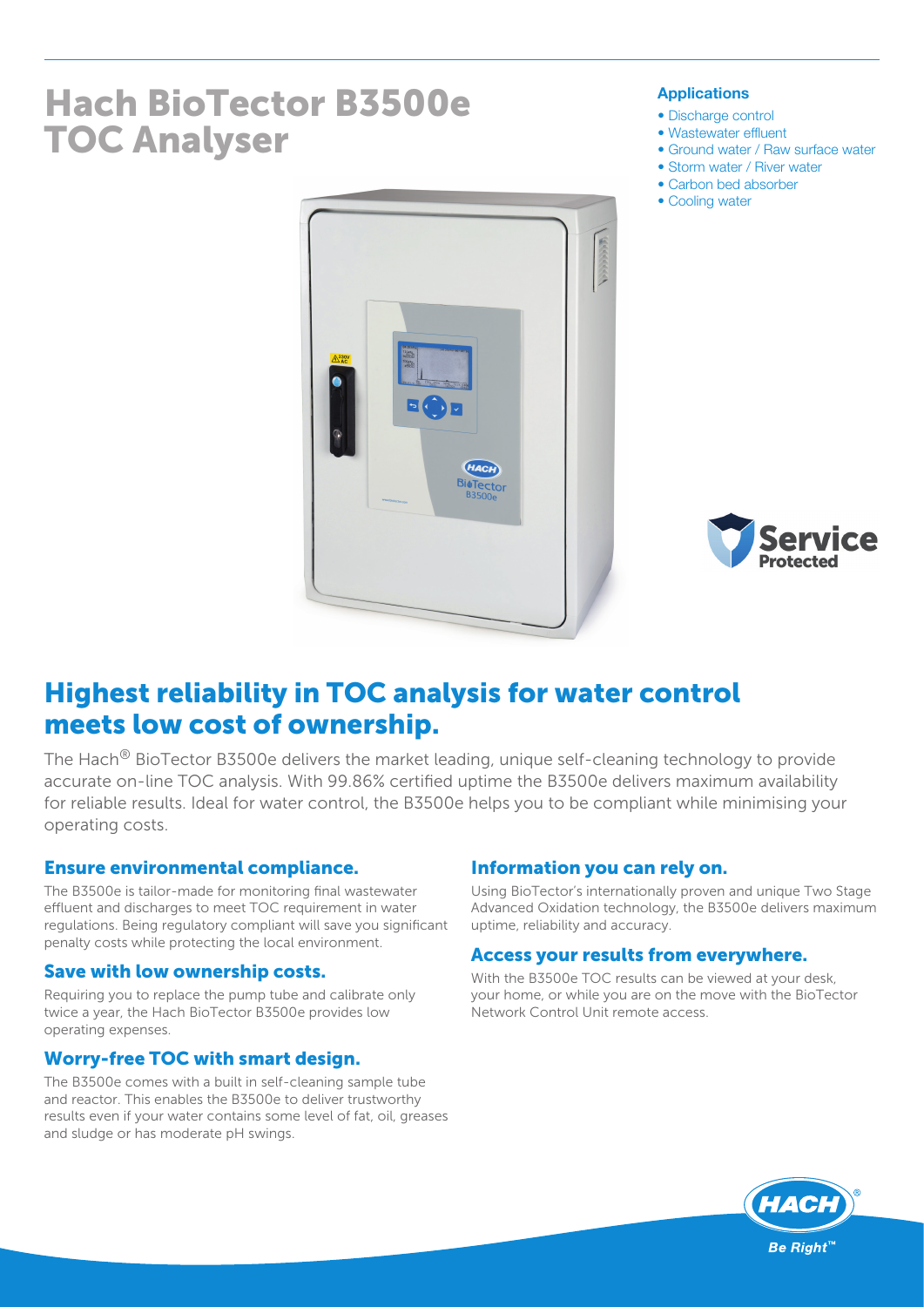## Technical Data\*

| Direct measurement of Total Organic<br>Carbon, Total Inorganic Carbon                                                                                                                                   | <b>User</b>                                                 |
|---------------------------------------------------------------------------------------------------------------------------------------------------------------------------------------------------------|-------------------------------------------------------------|
| Chemical Oxygen Demand, Biological<br>Oxygen Demand via correlation                                                                                                                                     | <b>Displa</b>                                               |
| 0 - 250 mg/L C, 0 - 1000 mg/L C                                                                                                                                                                         | Samp<br>temp                                                |
| $\pm 3\%$ of reading or $\pm 0.45$ mg/L,<br>whichever is greater in                                                                                                                                     | Ambi<br>Humi<br><b>Servi</b>                                |
| $\pm$ 4% of reading or $\pm$ 2 mg/L,<br>whichever is greater in<br>0 - 1000 mg/L C range                                                                                                                | Powe<br>(Volta<br>Powe<br>(Hz)                              |
| Infrared measurement of $CO2$ after<br>oxidation (DIN EN 1484:1997-08, ISO<br>8245:1999-03, EPA 415.1)                                                                                                  | <b>Dime</b><br>Weigl                                        |
| Unique Two-Stage Advanced<br>Oxidation Process (TSAO) using<br><b>Hydroxyl Radicals</b>                                                                                                                 |                                                             |
| Single process stream and manual<br>grab sample                                                                                                                                                         |                                                             |
| Typically 7 minutes, 30 seconds                                                                                                                                                                         |                                                             |
| Up to 100 µm                                                                                                                                                                                            |                                                             |
| Yes                                                                                                                                                                                                     |                                                             |
| Previous 9,999 reaction data                                                                                                                                                                            |                                                             |
| Modbus RTU, Modbus TCP/IP &<br>Profibus (when the Profibus option is<br>selected, the digital output signals are<br>sent through the Profibus converter<br>with its specific communication<br>protocol) |                                                             |
|                                                                                                                                                                                                         | Automatic or manual range selection<br>0 - 250 mg/L C range |

| User interface                         | Microcontroller with membrane<br>keyboard                                       |
|----------------------------------------|---------------------------------------------------------------------------------|
| <b>Display</b>                         | High contrast 40 character x 16 line<br>backlit LCD with LED backlight          |
| Sample inlet<br>temperature            | $2 - 60 °C$                                                                     |
| <b>Ambient temperature</b>             | $5 - 45 °C$                                                                     |
| <b>Humidity</b>                        | 5 - 85 % (non-condensing)                                                       |
| Service interval                       | 6 month service intervals                                                       |
| <b>Power requirements</b><br>(Voltage) | 115/230 V AC                                                                    |
| <b>Power requirements</b><br>(Hz)      | 60 Hz                                                                           |
| Dimensions (H x W x D)                 | 750 mm x 500 mm x 320 mm                                                        |
| Weight                                 | 46 kg (enclosure weight may change<br>depending on system optional<br>features) |

*\*Subject to change without notice.*

## Principle of Operation

#### **TIC**

Acid is added to lower the pH so that inorganic carbon is sparged off as CO<sub>2</sub>. This is measured to ensure Total Inorganic Carbon (TIC) is not carried over into the TOC.

#### **Oxidation**

BioTector's unique oxidation method (TSAO) achieves total and effective oxidation of the sample, including organic carbon to  $CO<sub>2</sub>$ . TSAO utilises hydroxyl radicals generated within the analyser by combining ozone generated in the analyser, with sodium hydroxide.

#### TOC

To remove CO $_2$  from the oxidised sample, the pH of the sample is lowered again. The CO<sub>2</sub> is sparged and measured by the specially developed NDIR  $CO<sub>2</sub>$  analyser. The result is displayed as Total Organic Carbon (TOC).

#### Cleaning

The entire system is automatically self-cleaned by the reaction process during every cycle.

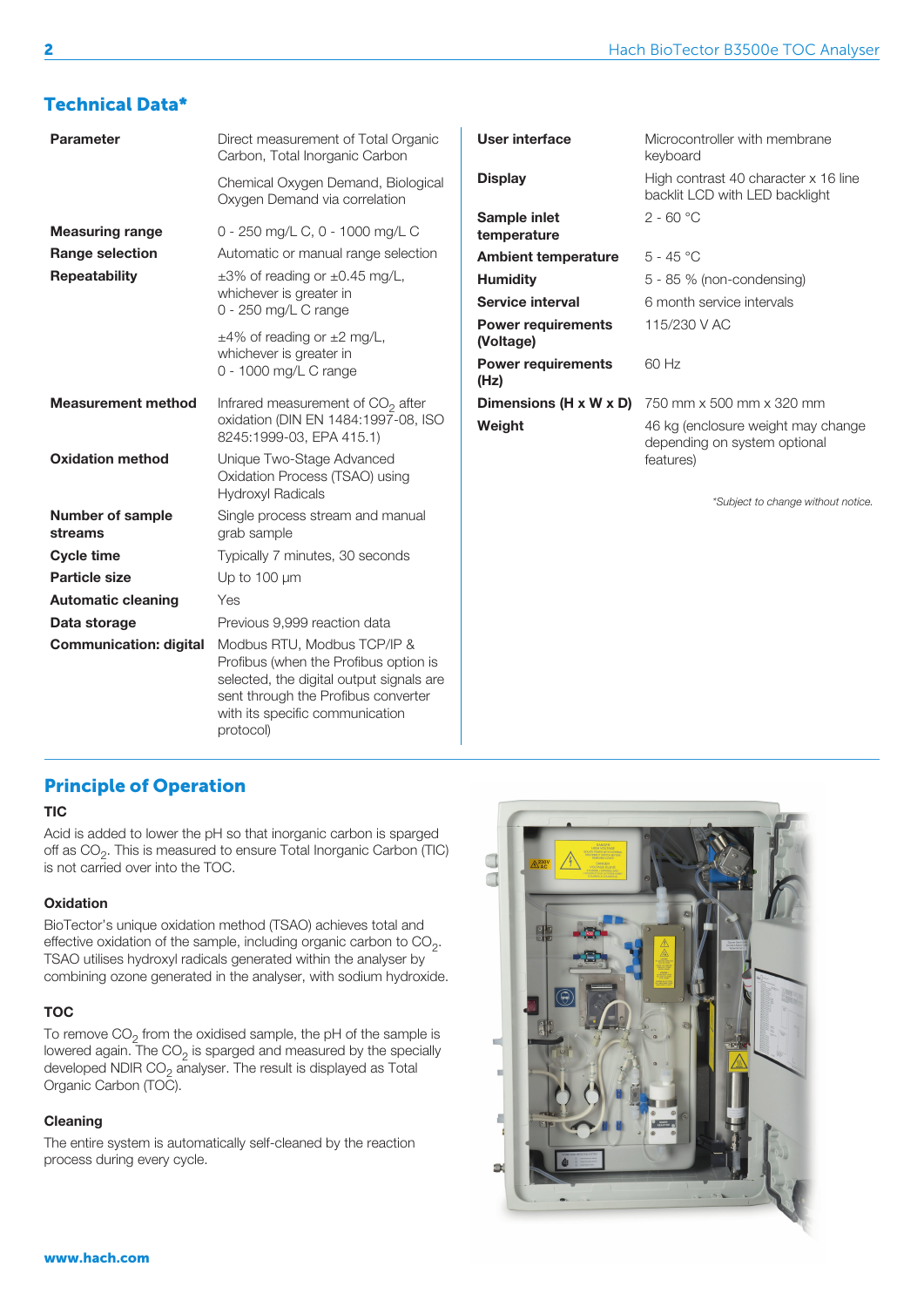## **Dimensions**